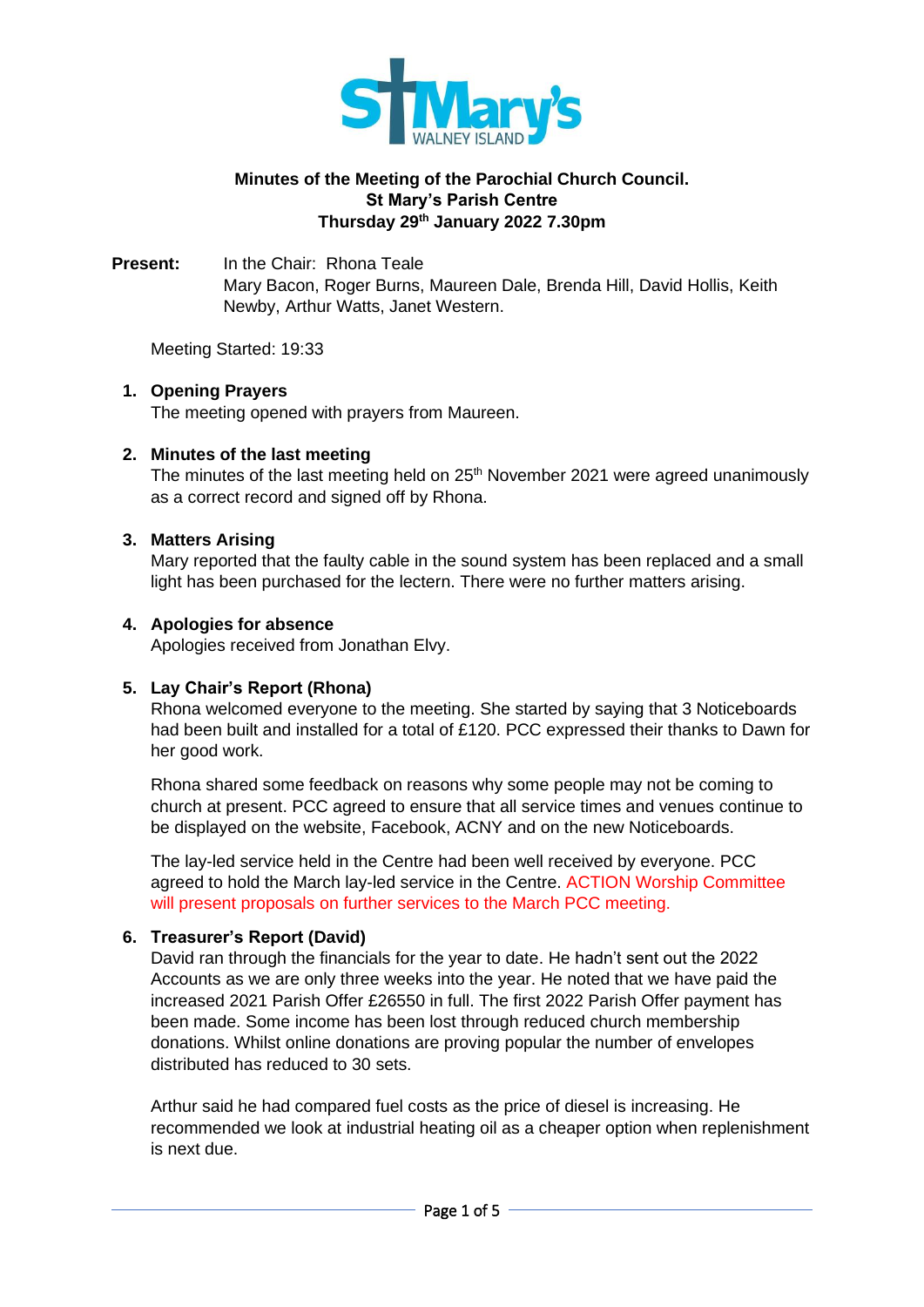

# **7. Churchwardens Report (Maureen)**

Maureen said that since our last PCC Meeting we have had 3 funerals and 2 Interment of Ashes.

George Hastwell school visited Church on 10<sup>th</sup> December and Jonathan, our Lay Reader gave a short talk. They enjoyed their time in the church especially as it was their first outing since lockdown. On 19<sup>th</sup> December we had a Lay-led Carol Service and that afternoon we had our Christingle Service. Numbers were lower than had been anticipated but those who came loved being able to make and light their Christingles.

We shared with our brothers and sisters in the midnight Christmas Eve Service at Vickerstown Methodist Church which was a lovely service led by Revd. David Edmondson. The Revd. Clive Shaw kindly came and led our Service of Holy Communion on Boxing Day and our grateful thanks were extended to him. On Sunday, 9<sup>th</sup> January we again joined with our brothers and sisters from Vickerstown Methodist Church in St. Mary's for the Covenant Service led by Revd. Dr. Helen Hooley Lead Minister and Superintendent of the Methodist and URC Church in Furness.

Rhona and I continue to be busy dealing with various requests and maintenance issues that pop up and we are grateful for the help received from PCC and church members.

Church was opened up yesterday, 26<sup>th</sup>, for anyone wanting to reflect on the recent Walney School stabbing incident.

### **8. Barrow Mission Community (Maureen)**

Maureen said the Barrow Mission Community Prayer Meetings take place at a different church venues each week and on the third week of every month meet in the Ferry Hotel on Walney to enjoy a good breakfast as well as share in prayer.

She said at the Prayer Meeting on  $30<sup>th</sup>$  November we were asked to think about 'What things should we be thankful for in the Barrow Mission Community during 2021?" "What are the Hopes, Dreams and Prayers for the Barrow Mission Community Moving into 2022?" and "What do you see God doing in the Barrow Mission Community at the moment?" Many different thoughts were shared such as New and different opportunities, Collective Prayer fellowship and over vision , Faithful congregations, To have Kingdom Vision for the Church in Barrow, To be effective in helping new people to grow, To build on what we have, God's leading in some challenging conversations about ministry/staffing, Traditional Churches making decisions about their future and Calling the people of God to prayer.

Maureen updated PCC on the new vicar situation following a conversation with Archdeacon Vernon. ACTION: Roger to invite Vernon and Robin Ham to meet with PCC to update us on the plan and to agree how PCC can help them move forward.

### **9. Safeguarding (Rhona)**

Rhona said she attended the New Leadership Safeguarding training in January. All Clergy, Lay Ministers Readers and Church Wardens need to complete this course which is basically C2/3. The course is Part of the Church of England National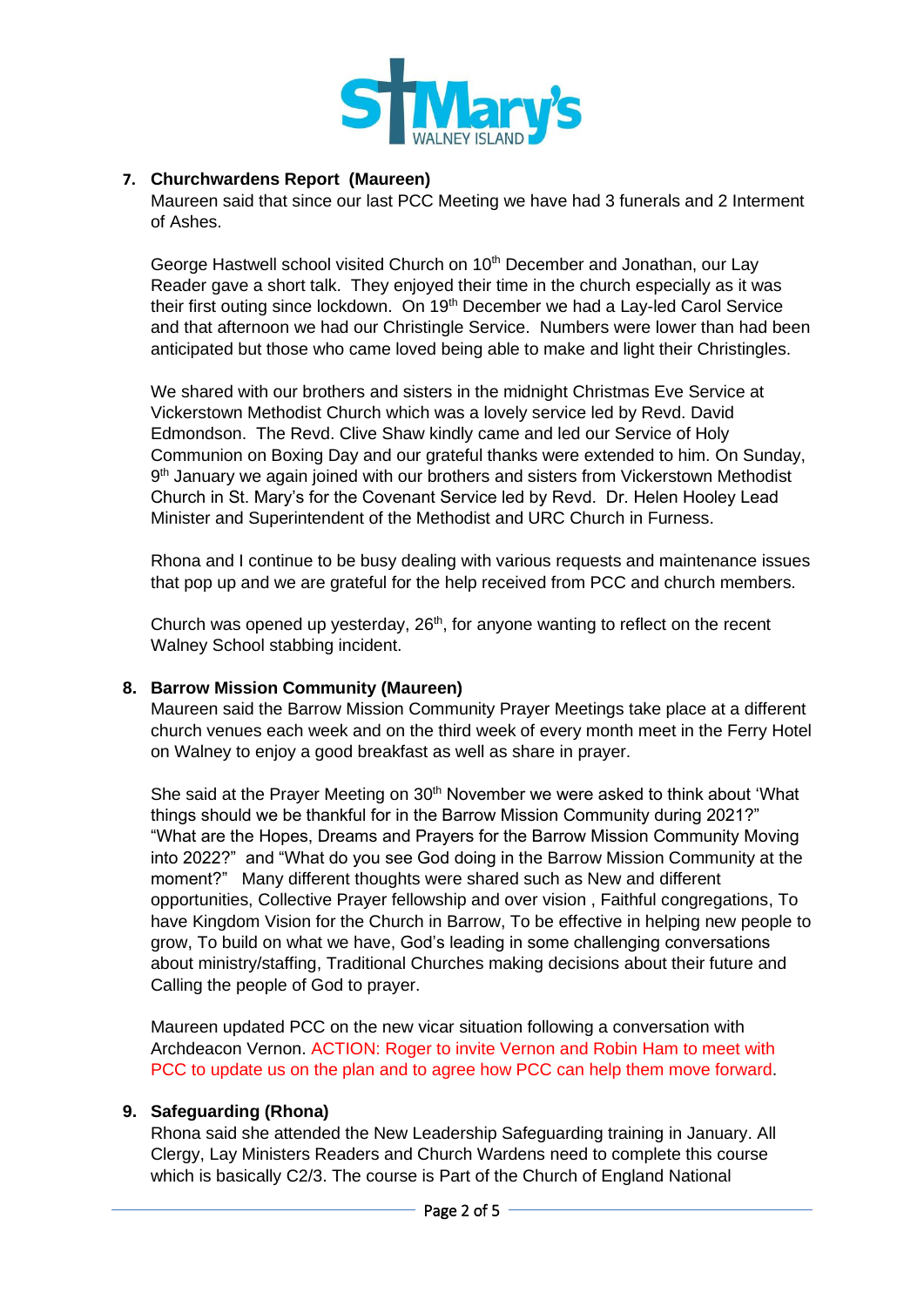

Safeguarding Teams efforts in Promoting a Safer Church. It also deals with Safer Recruitment of Volunteers and Paid staff. As a result new Safeguarding Notices have been put up in Church and in the Centre.

Rhona shared that watching Exposed (The Churches darkest Secret) about the Bishop of Gloucester Peter Ball and the cover up by the Church of England was very impactful. The course gave a greater insight to how important Safeguarding is in the local community along with the different types of abuse, what to do, who to contact, knowing how to keep confidentiality, when to exercise caution, not be judgemental and to give support. Rhona then reviewed all items on the Parish Checklist for Safeguarding with the PCC to ensure we were putting all requirements into place.

Rhona moved onto PCC Compliance with Safeguarding responsibilities. All PCC members and some church members should have a valid DBS and attend up to 6 training courses commensurate with their church roles. ACTION; PCC members to let Rhona know details of their DBS and training courses attended or to register their need to have/attend them.

# **9.1 Safeguarding Policy (Rhona)**

Rhona proposed a refreshed Safeguarding Policy to display across the church. It must be reviewed and agreed every 12 months. PCC agreed to the proposed Policy which can now be published and displayed. ACTION: Roger to publish the Policy on the website Home page and ACNY.

# **9.2 Health & Safety Policy (Roger)**

Roger said that we need a visible Health & Safety Policy to ensure everyone connected with the church understood their obligations in protecting others. It's also a legal and insurance requirement. He had circulated a draft based on good practice in other churches and tailored to our specific needs. It does need further work to include details from previous risk assessments plus any items felt necessary by PCC members. ACTION: All PCC members to email any additions or changes necessary to me by Friday 11<sup>th</sup> February so the policy can be finalised by end February.

# **10. PCC Sub-committee Reports**

### **10.1 Buildings and Property (Roger)**

Roger said this PCC Sub-committee met by Zoom on Thursday 13<sup>th</sup> January. Work undertaken since the September PCC meeting includes:

- The **graffiti on the takeaway wall** has not yet been removed. Enquiries made to see if the owner has been able to progress this. The owner said he aims to get it repainted.
- We agreed to cut the **north aisle carpet** to determine status of underlying tiles and fix if possible w/c 24 January.
- Work to repair the **Lady Chapel roof** is due to begin next week.
- Both the **Church Yard and Car Park are very dark** in the evening, there is no lighting. This presents tripping risks and encourages undesirable activities. We are looking into suitable motion sensor lights which could be installed.
- The board supporting the **church Electric box** in the cellar has rotted through water ingress. We'll install a device to deflect the water away from the board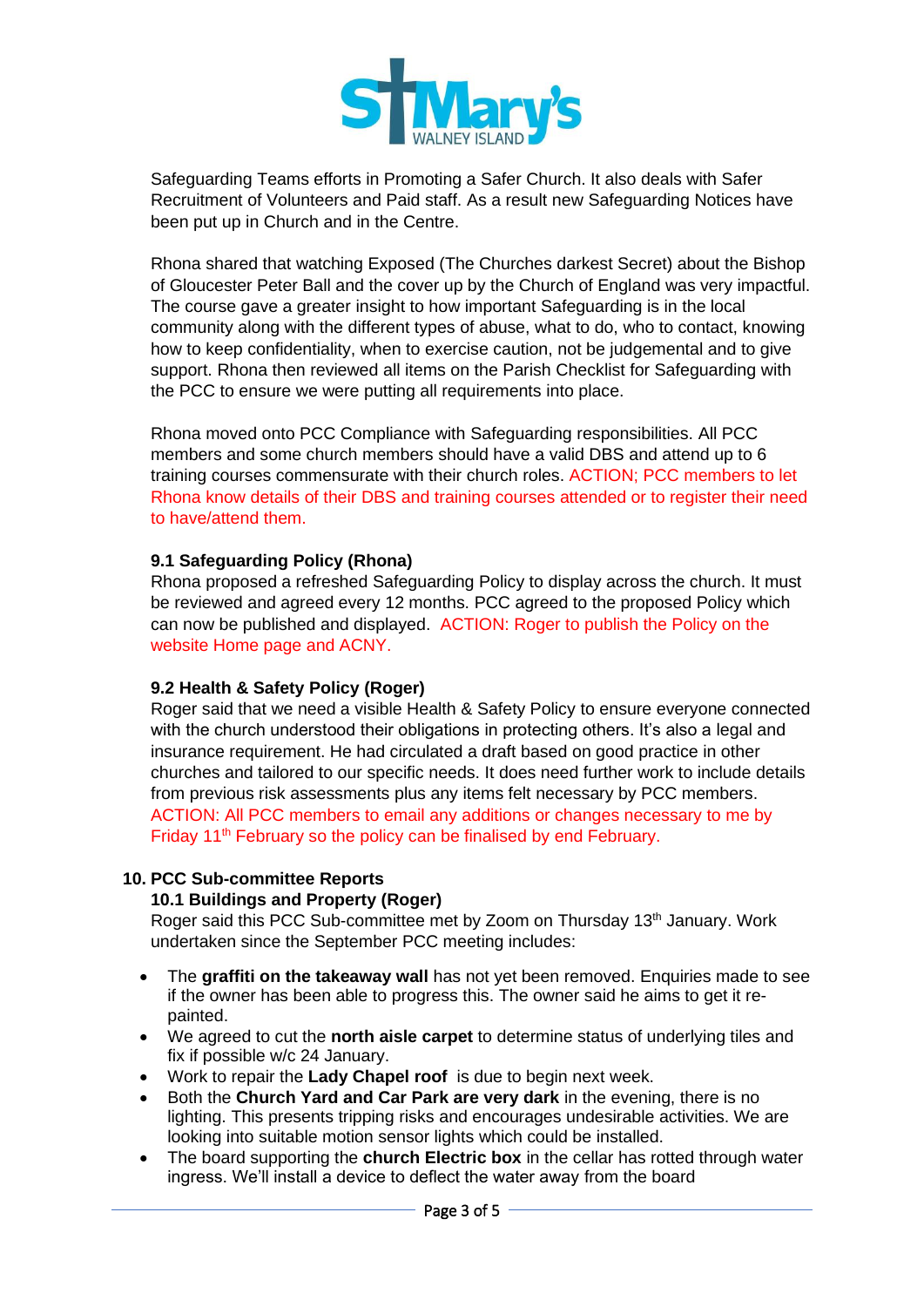

- **Two locked litter receptacles** in church car park have appeared and were not being emptied. After talking to various council departments Continental Landscapes will empty the bins weekly in the future
- We have noted in the past that **speeding motorists** coming into car park. We have priced up a 3m speed ramp with 2 signs costing around £285. The committee felt we should pick this up later in the year if problem resurfaces.
- A **new quote** has been obtained to replace the **Parish Centre roof**.
- The **Parish Centre roof was repaired** after water leaked into the side room.
- Further work was completed on the church electrical systems. **New lights were selected** to install in the Parish Centre.
- We discussed what we needed to do to ensure we are **carbon neutral by 2030**. We will complete the Energy Footprint Tool when available in March as the first step to help determine our action plans.

## **10.2 Communications and Connect (Roger)**

Roger said this PCC Sub-committee met on Thursday 20<sup>th</sup> January. They reflected on the successes and learnings in 2021 and identified opportunities and threats for 2022. Their complete set of thoughts was circulated previously to PCC members.

In summary, in 2021 extensive and productive use was made of various technologies to support church communications and connections, in particular using Facebook (300+ membership), Website (200+ hits monthly), ACNY (400+ hits monthly), Youtube (broadcasting recorded services), Zoom (church meetings) and a refreshed Noticesheet. All communications were fully compliant with our updated set of GDPR records. The team worked hard to ensure communications were coherent and consistent across these platforms last year.

The key learning was the limited feedback from users on how they value our communications tools and content. This means the team are "second-guessing" user expectations in shaping the tools and content. In addition there is some hesitancy to take any significant steps until a new vicar is in place.

Looking at 2022 we hope to use more analytical tools to understand user patterns, seek more expertise and input (for example through surveys) from around the community on technologies and content, to re-visit church Wi-Fi and electronic Donations and to use the appointment of a new vicar to calibrate our communications direction and to take on the changes they wish to make.

# **10.3 Worship Committee (Maureen).**

Maureen said the Worship Committee meets regularly once a month to prepare a Lay Led Service for the 3<sup>rd</sup> Sunday of the month. On Sunday, 19<sup>th</sup> December, a Carol Service was held in the morning and a Christingle Service in the afternoon. On  $16<sup>th</sup>$ January we held the service in the Centre because there was a fault with the lights in the church. This was a really lovely time of worship, togetherness and warmth and the talk was given by Denise Elvy on the Gifts of the Spirit.

### **10.4 Baptism (Maureen).**

There have been three Baptism Services since our last PCC Meeting. Our thanks go to Fr. Jack and Revd. Martin Williams. The Committee plan to meet soon to review any